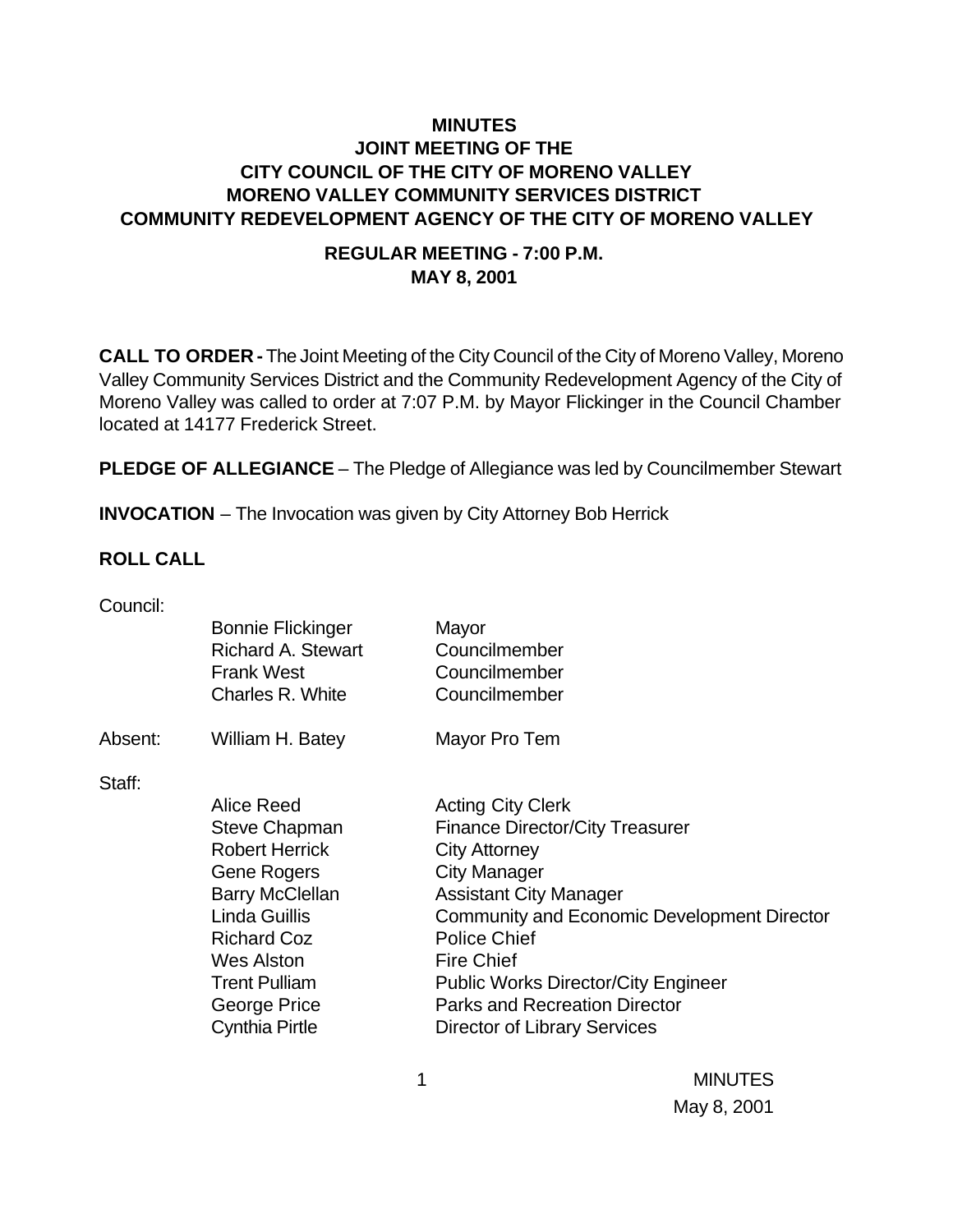# **SPECIAL PRESENTATIONS**

Mayor Flickinger read a proclamation recognizing May 2001, as "Veteran Appreciation Month".

Mayor Flickinger read and presented a proclamation to Rob Boblett, Vice-Chair of the Riverside County Mental Health Board recognizing May 2001, as "Mental Health Month".

Mayor Flickinger read and presented a proclamation to Chief Richard Coz recognizing May 13 – 19, 2001, as "Law Enforcement Week".

PUBLIC COMMENTS **ON ANY SUBJECT NOT ON THE AGENDA** UNDER THE JURISDICTION OF THE CITY COUNCIL ARE AS FOLLOWS:

### Pete Bleckert – Address matter of record

- 1) Feels the Chamber of Commerce shouldn't be supporting the Library Parcel Fee issue with funds from the Cops and Kids account
- 2) Stated he feels if the Library measure doesn't pass in July the Council will bring it back to the voters in November

George Albanese – Address matter of record (Submitted discourse for public record)

- 1) Provided each Council Member with a highlighted copy of Proposition 218
- 2) Feels the City put on quite a charade at the Special Meeting held last week all of the speakers who supported the Library Parcel Fee are on the Library Advisory Committee and the other speaker is a member of the Moreno Valley Chamber of Commerce whose salary is paid by taxpayer money
- 3) Asked the Mayor to explain how library services are related to the ownership of property

### John Hayes – Address matter of record (Submitted discourse for public record)

1) Stated that the City needs to complete the process of eliminating the Business Gross Receipts Tax

# Ray Hosman – Address matter of record

1) Feels the Council should support the Veterans home proposed for March Reserve Base which would benefit up to 460 veterans

# Marcia Rodolf-Amino – 10363 Crestbrook Drive

1) Addressed the topic of mental illness – stated that approximately 1.5 million Californians, many of whom are homeless veterans, are in need of mental health assistance but do not receive it – feels the proposed Veterans' home is a good project and Council should support the project as has the City of Riverside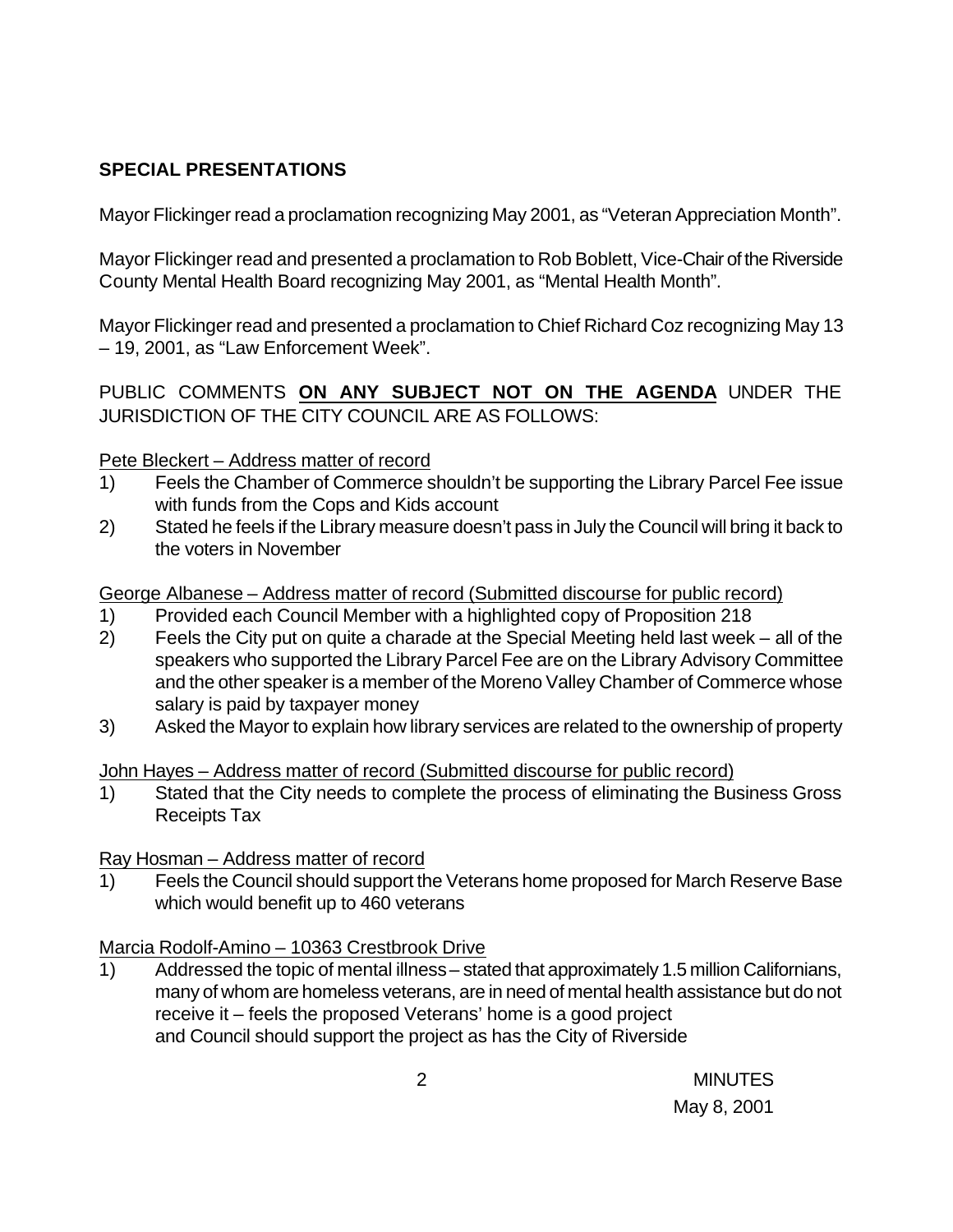### Roosevelt Tate – 12080 Pigeon Pass Road

1) Called for Mayor Pro Tem Batey's immediate resignation from the  $5<sup>th</sup>$  District – stated if he does not resign he will be recalled

### Wybe Schaafsma – 24840 Ramona Lane

1) Stated he hopes that the Parks and Recreation Department is able to find the \$1,000,000 necessary to build the skateboard park and when they do they will notify the public of their intentions

### Daryl C. Terrell – Address matter of record

- 1) Expressed that citizenship is vitally important if democracy is to survive and flourish
- 2) Stated that people today are seeking a cause they can believe in

#### Aurelio Aguirre – 25669 Sprucewood Place – Representing Moreno Valley Hispanic Chamber of Commerce

- 1) Thanked the City for a very successful Cinco de Mayo Celebration
- 2) Commended Parks and Recreation Director Price and staff, Police Chief Coz and Officer Allen from the Police Department and Steve Jacobs from Media and Communications for their excellent participation in the event

#### Priscilla Banks – 13560 Searson Drive

1) Questioned what the special election will cost the City and suggested the City use the extra utility user's taxes it is taking in - \$388,000 to \$647,000

### Robert C. Anderson – 12188 Marigold Avenue

1) Stated he is upset that Councilmembers Stewart and White don't support the proposed Veterans' home

### Norma Cortez – 24371 Sunnymead Boulevard

1) Commented on the disturbing article in the Press Enterprise regarding the comments made against Mayor Flickinger by Gwen Pascal-Hammond – feels this shouldn't be an issue of race

### Tom Jerele Sr. – 24895 Sunnymead Boulevard, #133

- 1) Spoke in support of Chief Coz and his involvement in the Community
- 2) Thanked the Finance Director for the citizen version of this year's budget
- 3) Announced the American Junior Golf Association will be holding their tournament May 29<sup>th</sup> -June 1<sup>st</sup>, at Quail Ranch Golf Course
	- 4) Complemented Councilmember Stewart for having the bravery to ask that the Veterans facility be brought to a full public disclosure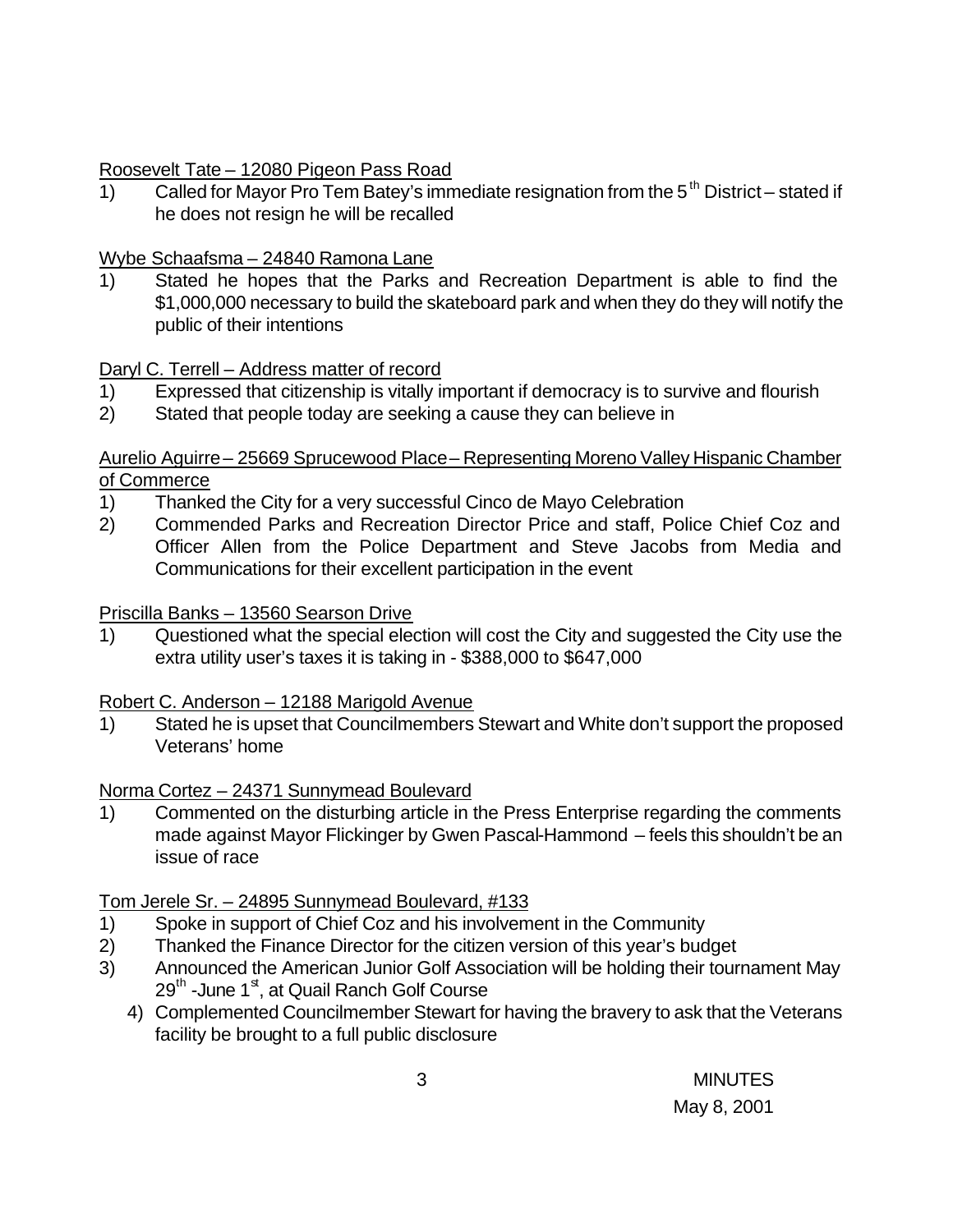# **JOINT CONSENT CALENDARS (SECTIONS A-C) OF THE CITY COUNCIL OF THE CITY OF MORENO VALLEY, MORENO VALLEY COMMUNITY SERVICES DISTRICT, AND COMMUNITY REDEVELOPMENT AGENCY OF THE CITY OF MORENO VALLEY**

Mayor Flickinger opened the agenda items for the Consent Calendars for public comments.

Tom Jerele Sr. – 24895 Sunnymead Boulevard, #133 (Item C2)

1) Clarified his position on the Cottonwood Place Apartments – has some concerns with low-income and very low-income housing in the City

Councilmember White made a motion, seconded by Councilmember West to approve the Consent Calendars in their entireties. Motion carried 4-0-1, Mayor Pro Tem Batey absent. Roll call vote.

## **A. CONSENT CALENDAR** - **CITY COUNCIL OF THE CITY OF MORENO VALLEY**

- A1. ORDINANCES FIRST READING BY TITLE ONLY Waived reading of all Ordinance Introductions and read by title only.
- A2. LAND LEASE AGREEMENT WITH AGRI-EMPIRE FOR VACANT CITY PROPERTY ON NASON STREET Executed a Land Lease Agreement with AGRI-EMPIRE for approximately 60 acres, known as Assessors Parcel Numbers 477-220-038 and 477-220-079, located between Cottonwood Avenue and Alessandro Boulevard, west of Nason Street.
- A3. PARCEL MAP 24349, PARCEL 1 ACCEPT THE REPLACEMENT AGREEMENT AND DEED OF TRUST FOR PUBLIC IMPROVEMENTS AND RELEASE CASH DEPOSIT – FRANKHALE ROAD, SOUTH SIDE, EAST OF MORTON ROAD (JOSE N. SOTO AND SUZANNE B. SOTO) Approved the replacement agreement for Public Improvements; authorized the Mayor to execute the agreement; accepted the Deed of Trust, as reviewed and approved by the City Attorney, as security for the required public improvements; authorized the Finance Director to release the cash deposit in the amount of \$13,250 to Jose N. Soto and Suzanne B. Soto; and directed the City Clerk to forward the signed agreement and the Deed of Trust to the County Recorder's Office for recordation.
- A4. RFQ # RLN-00/01-07, ONE (1) ¾ TON SUPERCAB PICKUP TRUCK

 4 MINUTES May 8, 2001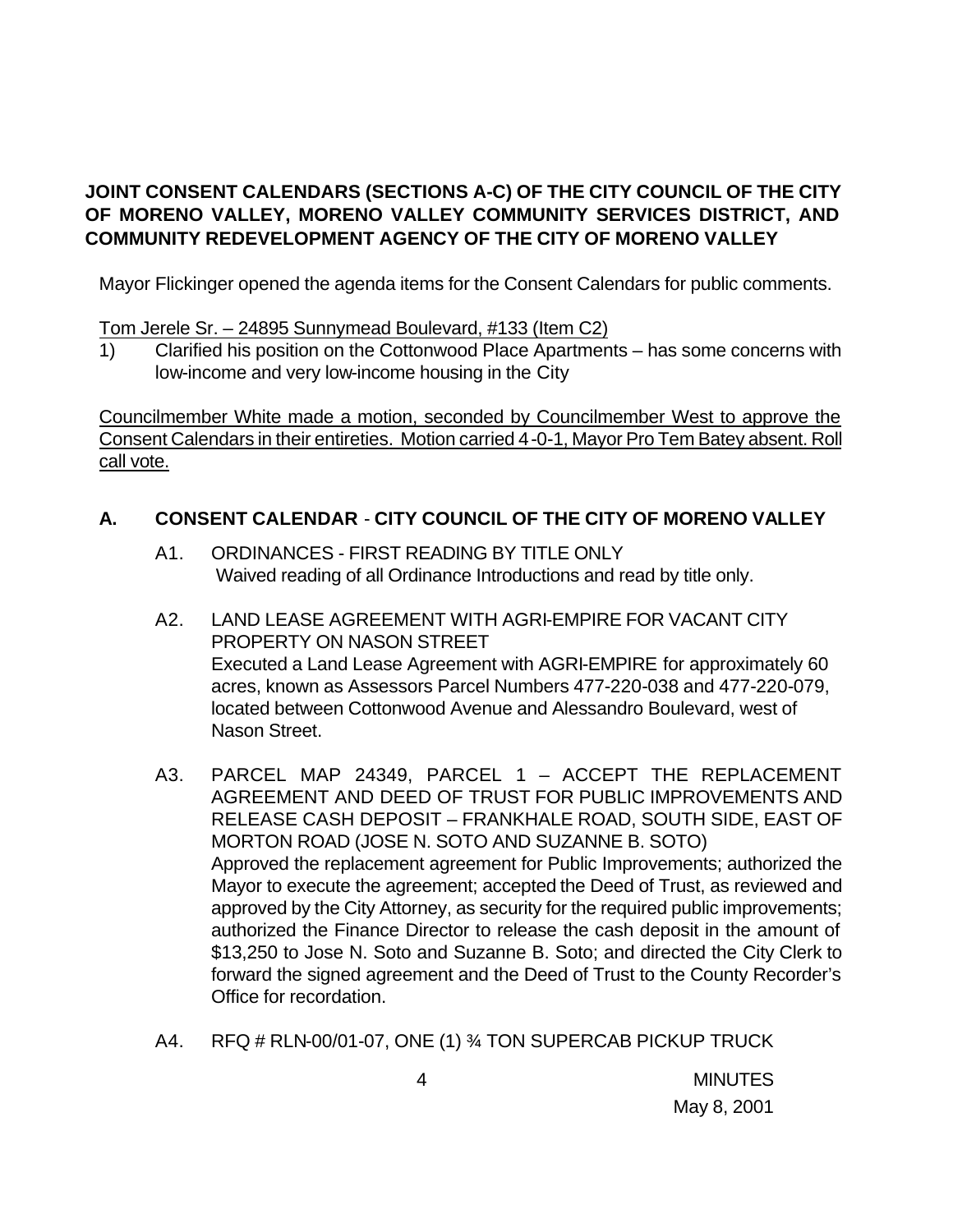Transferred \$5,101.09 from account 00161.76310.6261 to account 00161.76210.6641.645 for the purchase of a heavy-duty three-quarter ton nominally rated pick-up truck to transport the division's large mowing unit and awarded the bid to Fritt's Ford as they met specifications with the lowest dollar amount.

#### **B. CONSENT CALENDAR** - **COMMUNITY SERVICES DISTRICT**

- B1. ORDINANCES FIRST READING BY TITLE ONLY Waived reading of all Ordinance Introductions and read by title only.
- B2. REQUEST TO REJECT ALL SUBMITTED PROPOSALS AND RE-ADVERTISE A NOTICE REQUESTING PROPOSALS – MORENO VALLEY COMMUNITY SERVICES DISTRICT PROJECT NO. D-SG1/01 – MAINTENANCE OF PARKWAY AND MEDIAN LANDSCAPING AND IRRIGATION STANDARD **SERVICE** Rejected all proposals submitted for this project on February 28, 2001; authorized the City Clerk to re-advertise a Notice Requesting Proposals for Project D-SG1/01; adopted the area map and maintenance specifications, which are on file in the office of the Director of Public Works and acknowledged the previous

Environmental Determinations relating to the existing landscape areas as approved per each tract's EIR Certification.

### **C. CONSENT CALENDAR** - **COMMUNITY REDEVELOPMENT AGENCY**

- C1. ORDINANCES FIRST READING BY TITLE ONLY Waived reading of all Ordinance Introductions and read by title only.
- C2. PALM DESERT DEVELOPMENT COMPANY (PDDC) HEACOCK COTTONWOOD II, LP (COTTONWOOD PLACE PHASE II) EXTENSION OF RESOLUTION FOR TAX CREDIT APPLICATION Adopted Resolution No. RDA 2001-01, extending and supporting the revised Cottonwood Place II Housing development and affirming the provision of assistance in the amount of \$762,000 to Heacock Cottonwood II LP, a subsidiary of the Palm Desert Development Company (PDDC).

Resolution No. RDA 2001-01

A Resolution of the Community Redevelopment Agency of the City of Moreno Valley Supporting the Cottonwood Place Phase II Housing Development and Affirming its Intention to Provide Assistance to Heacock Cottonwood II, LP, A Subsidiary of the Palm Desert Development Company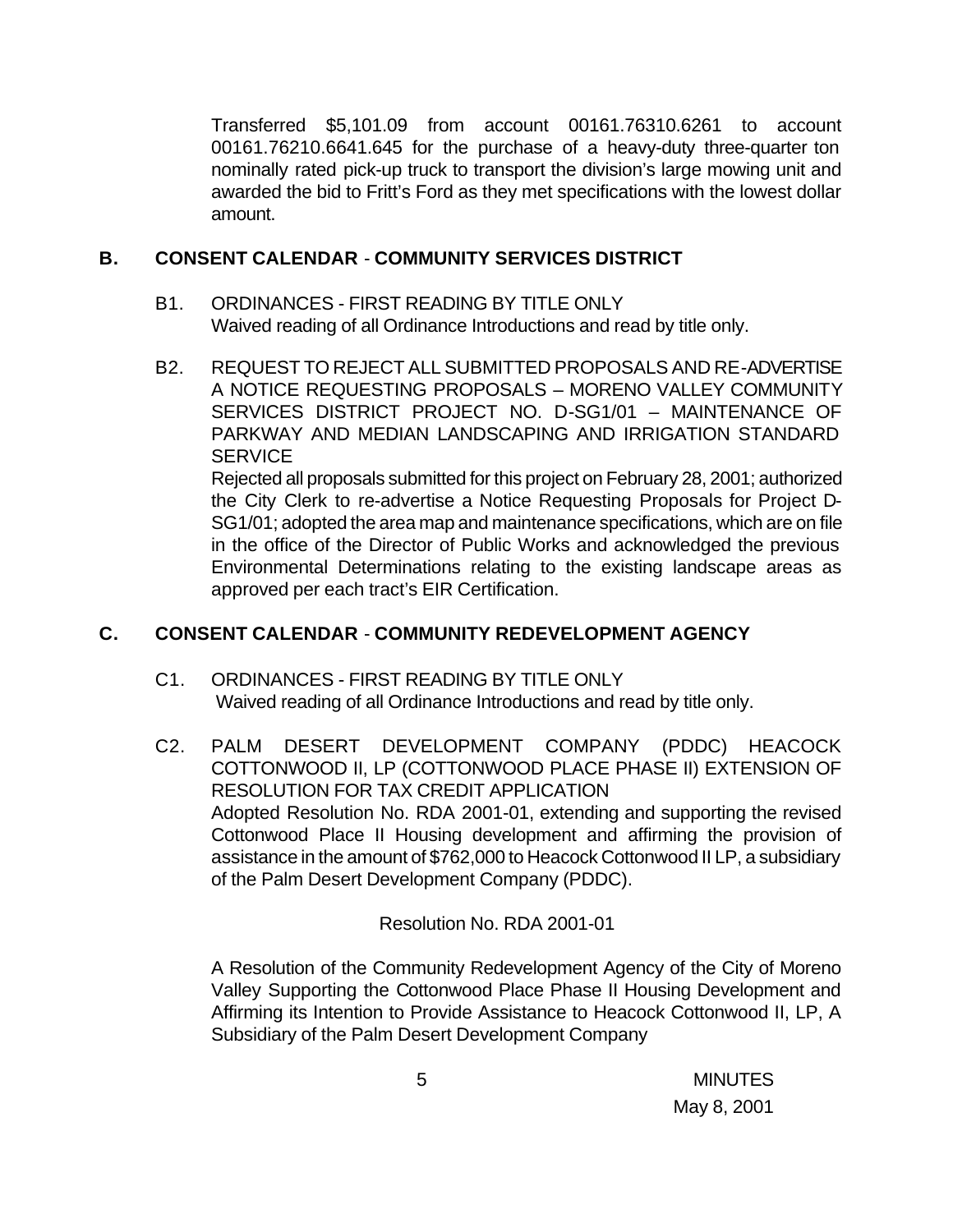### **D. REPORT OF ACTION FROM CLOSED SESSION BY CITY ATTORNEY, IF ANY**

No Reportable Action

#### **E. PUBLIC HEARINGS**

#### E1. ADOPTION AND PUBLIC HEARING OF THE FISCAL YEAR CONSOLIDATED PLAN ANNUAL ACTION PLAN

Mayor Flickinger opened the public testimony portion of the public hearing at 8:00 p.m.; there being none, public testimony was closed.

Councilmember White made a motion, seconded by Councilmember West to adopt the FY 2001/2002 Action Plan Update of the Consolidated Plan. Motion carried 4-0-1, Mayor Pro Tem Batey absent. Roll call vote.

# **ITEMS REMOVED FROM CONSENT CALENDARS FOR DISCUSSION OR SEPARATE ACTION - NONE**

#### **F. REPORTS**

#### F1. LEGISLATIVE UPDATE

Mayor Flickinger opened the agenda item for public comments; there being none, public comments were closed.

Councilmember West made a motion, seconded by Councilmember Stewart to receive and file the Legislative Status Report, which is provided as information. Motion carried 4-0-1, Mayor Pro Tem Batey absent.

#### **RECESS; RECONVENE**

F2. FY 2001-02 PROPOSED BUDGET

Finance Director/City Treasurer Steve Chapman gave a Power Point presentation on the proposed FY 2001-02 Budget overview.

F3. UTILITY USER'S TAX AND INCREASED ENERGY COSTS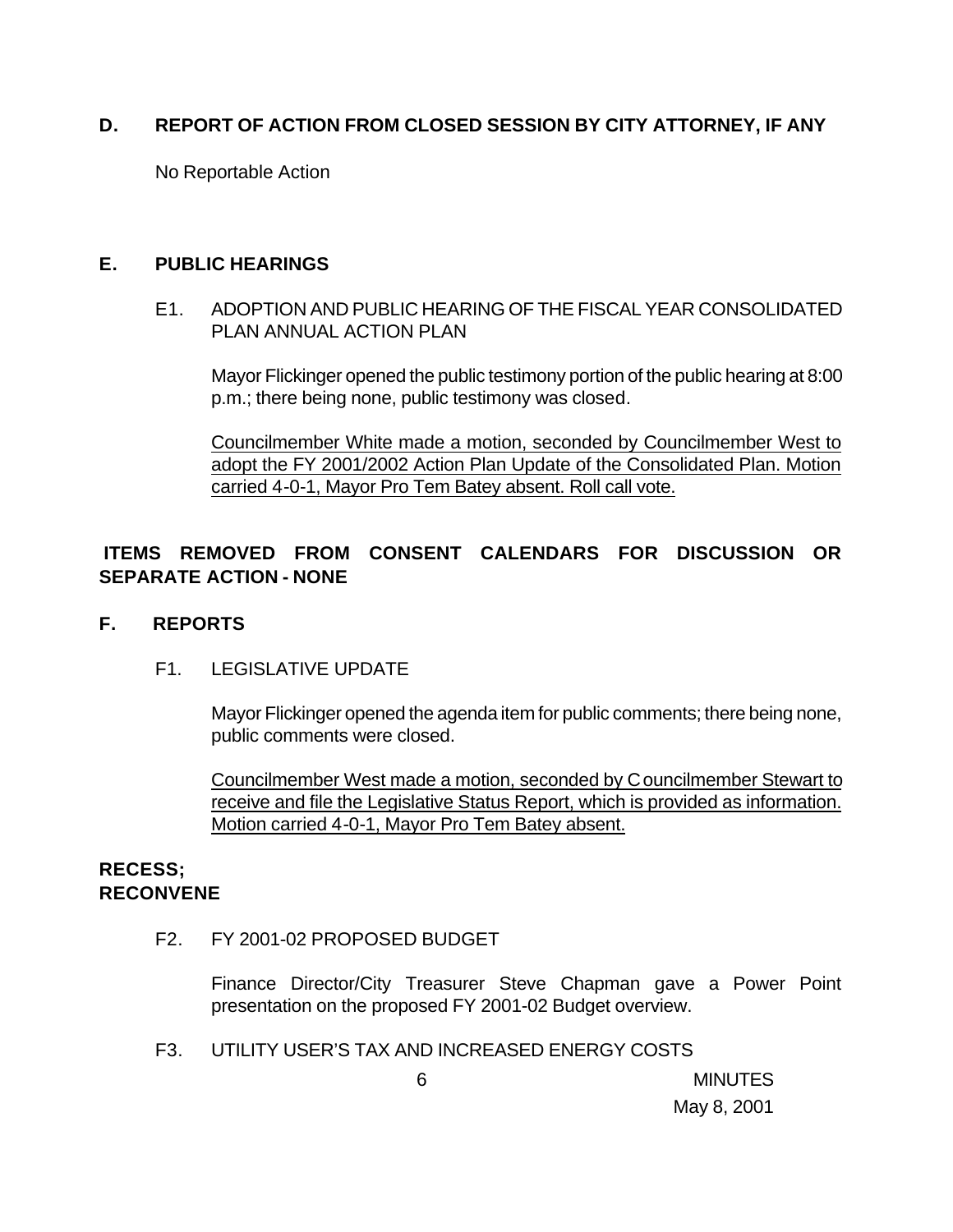Finance Director/City Treasurer Steve Chapman gave a Power Point presentation on the Model 3 Differential Utility User's Tax Revenue.

Bob Lopez of Southern California Edison responded to Council's questions.

### **RECESS; RECONVENE**

Mayor Flickinger opened the agenda item for public comments (Item F2).

John Hayes – Address matter of record

- 1) Requested an apology from the City Manager feels he implied he was a liar in a statement he made regarding Mr. Husing
- 2) Stated the City should be able to find \$7,000 to televise the study sessions
- 3) Questioned if the City Council chamber is equipped with emergency lighting

George Albanese – Address matter of record (Submitted discourse for public record)

1) Stated the City Council should not accept a budget that is not balanced

Cathlene Fishman – 13560 Collie Court

1) Spoke in support of funding for the Performing Arts Center

Mayor Flickinger opened the agenda item for public comments (Item F3).

George Albanese – Address matter of record (Submitted discourse for public record)

1) Stated he feels it is not the City's intention to ever reduce the Utility User's Tax but only to increase taxes

Nisa Wallace – 24550 Ormista Drive

1) Feels the Utility User's Tax should be abolished completely as it was never used as it should have been (children and police programs)

John Hayes – Address matter of record (Submitted discourse for public record)

1) Feels as long as the City continues to show multi-million dollar surpluses then the taxpayer is entitled to some relief  $-$  City should consider an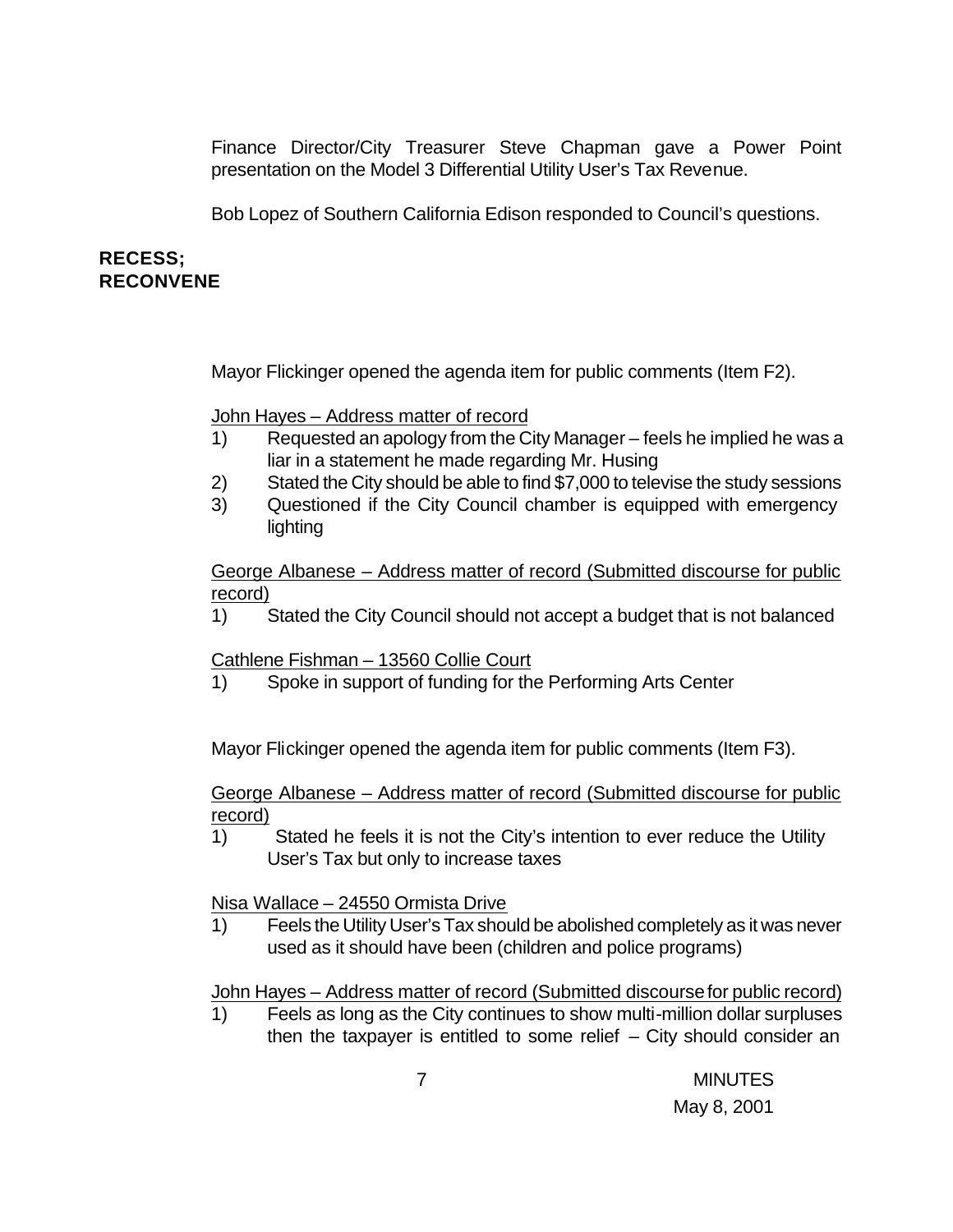immediate reduction in the Utility User's Tax from 6% to 3%- if after reducing the Utility Tax to 3% for a period of three years and the City continues to post yearly surpluses in the million of dollars then the Utility Tax should be eliminated entirely

Marcia Rodolf-Amino – 10363 Crestbrook Drive

- 1) Asked the City to stop the "feeding frenzy" of taxes feels the residents need relief as they are not an endless reserve of funds
- 2) Feels the taxpayers need more control over City spending

Daryl C. Terrell – Address matter of record

1) Stated the Council should reduce the tax burden by reducing the Utility User's Tax since the General Fund balances have increased substantially over the past few years

Mayor Flickinger made a motion, seconded by Councilmember Stewart to continue Item #F3 to the regular Council Meeting of May 22, 2001 to review all proposals concerning temporary reduction of the Utility Users Tax discussed by the Council tonight. Motion carried 4-0-1, Mayor Pro Tem Batey absent. Roll call vote.

# **G. LEGISLATIVE ACTIONS**

ORDINANCES - 1ST READING & INTRODUCTION - NONE

ORDINANCES - 2ND READING & ADOPTION

G1. ORDINANCE NO. CSD 30, AN ORDINANCE OF THE MORENO VALLEY COMMUNITY SERVICES DISTRICT OF THE CITY OF MORENO VALLEY, CALIFORNIA, AMENDING ORDINANCE NO. CSD 29, REGARDING THE MORENO VALLEY EQUESTRIAN PARK AND NATURE CENTER (RECEIVED FIRST READING AND INTRODUCTION APRIL 24, 2001 ON A 4-0-1 VOTE – BATEY ABSENT)

President Flickinger opened the agenda item for public comments; there being none, public comments were closed.

Boardmember White made a motion, seconded by Boardmember Stewart to adopt Ordinance No. CSD 30. Motion carried 4-0-1, Vice-President Batey absent. Roll call vote.

Ordinance No. CSD 30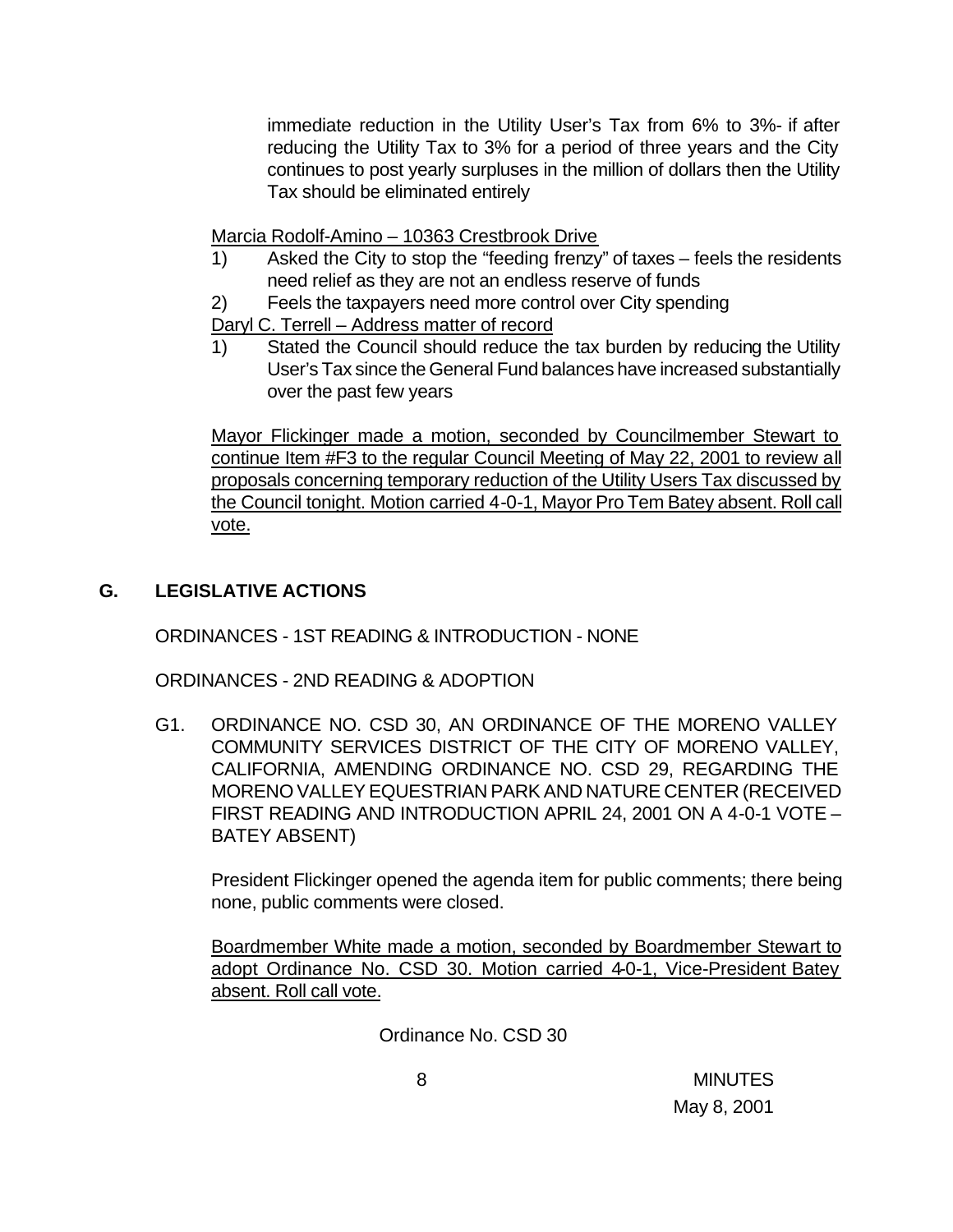An Ordinance of the Moreno Valley Community Services District of the City of Moreno Valley, California, Amending Ordinance No. CSD-29, regarding the Moreno Valley Equestrian Park and Nature Center

ORDINANCES - URGENCY ORDINANCES - NONE

RESOLUTIONS - NONE

# **CONTINUATION OF PUBLIC COMMENTS ON MATTERS NOT ON THE AGENDA**, **IF NEEDED - NONE**

### **CLOSING COMMENTS AND/OR REPORTS OF THE CITY COUNCIL, COMMUNITY SERVICES DISTRICT, OR COMMUNITY REDEVELOPMENT AGENCY**

#### Councilmember White

- 1) Stated that he supports the U.S. Vets but feels there are questions that need to be answered so the Community does not suffer – feels as well as looking after the Veterans the Council has to look after the Community as they were elected to do that
- 2) Responded to comments made by Ms. Wallace regarding the Utility User's Tax being used for schools – pointed out that the State Legislature has already done that for us by taking the ERAF monies and giving it to the schools – when we have those funds back in our coffers we can possibly reduce some of the Utility Users' Taxes
- 3) Regarding the business tax and utility tax they are considered "cost of doing business" and are tax deductible

#### Councilmember Stewart

1) Stated the Veterans facility is a lease for over fifty years that provides for the U.S. Vets organization to build additional buildings and the organization that has suddenly come into the picture is a "for profit" organization that was formed this past December which means property taxes will be paid on the property and the taxes will not be generated to the City of Moreno Valley but to the County of Riverside or the March Redevelopment area – questions raised by the Council such as fire, police and infrastructure have not been addressed – City wants to assure these issues are addressed by staff before the lease is signed

#### Councilmember West

1) Thanked Councilmembers White and Stewart for doing their job at the JPA and closely scrutinizing the Veterans project